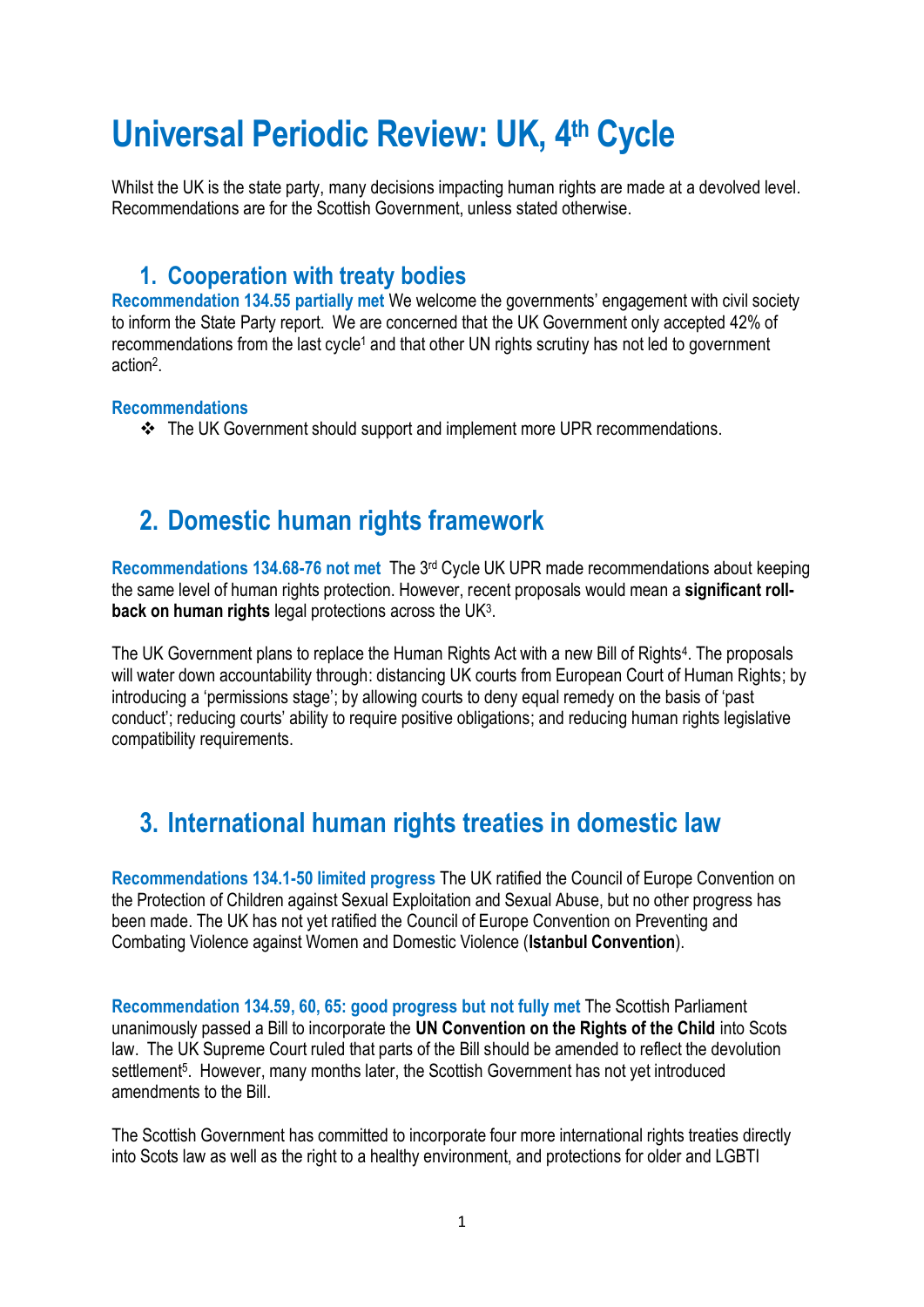people<sup>6</sup> . This **enhanced human rights framework** must be directly informed by people's lived experience, and be accompanied by resourcing and leadership.

There are significant gaps in the collection and publication of **disaggregated and intersectional data**. For example: a lack of data around BAME people and mental health, housing, and policing; a lack of sex-disaggregated data around employment, skills, and care; a lack of disaggregated data around the rights of D/deaf people.

**Recommendation 134.79: good progress but not fully met** Scotland's National **Action Plan on human rights** (SNAP) takes a multi-institutional and collaborative approach to driving progress on human rights<sup>7</sup>. SNAP now needs adequate Government leadership and resourcing. There is no national action plan on human rights at a UK level.

It is important that our **National Human Rights Institution** has all the powers and resources that it needs. The NHRI should be given additional powers including to take a court case and intervene in court cases, and should be properly resourced for the expansion of its role.

#### **Recommendations**

- ❖ The UK Government shelve proposals to replace the Human Rights Act.
- ❖ The UK Government ratify all UN human rights treaties and optional protocols, removing reservations, and ratify the Istanbul Convention without delay.
- ❖ Urgently introduce UNCRC (Incorporation) (Scotland) Bill amendments
- ❖ Commit to resourcing and leadership for the full and direct incorporation of ICESCR, CEDAW, UNCRPD and ICERD, the right to a healthy environment, and extra protections for older people and LGBTI people into Scots law by 2025. Ensure that access to justice is affordable, accessible, timely and effective for all.
- ❖ Address gaps in published human rights data.
- ❖ Sufficient resourcing and leadership of SNAP.
- ❖ The Scottish Human Rights Commission be given enhanced powers and resourcing.

# **4. Human rights situation on the ground**

#### **COVID-19**

Government handling of COVID-19 has exacerbated existing rights infringements. There was little consideration of human rights impacts when government made COVID decisions<sup>89</sup>. Restrictions were introduced with scant regard to impact on minority groups, and legislation reduced people's ability to have a say over their own lives<sup>10</sup>. Legislation was rushed through parliaments with little time for scrutiny. Pandemic preparedness did not take a human rights or gendered approach.

People were moved from hospitals to care homes without any testing for COVID-19. People who worked in care homes did not have proper access to Protective Equipment. People who lived in care homes were denied the right to see their family for months at a time. Many people who received care at home had services reduced or removed with little warning. Support for informal carers remains woefully low<sup>11</sup> .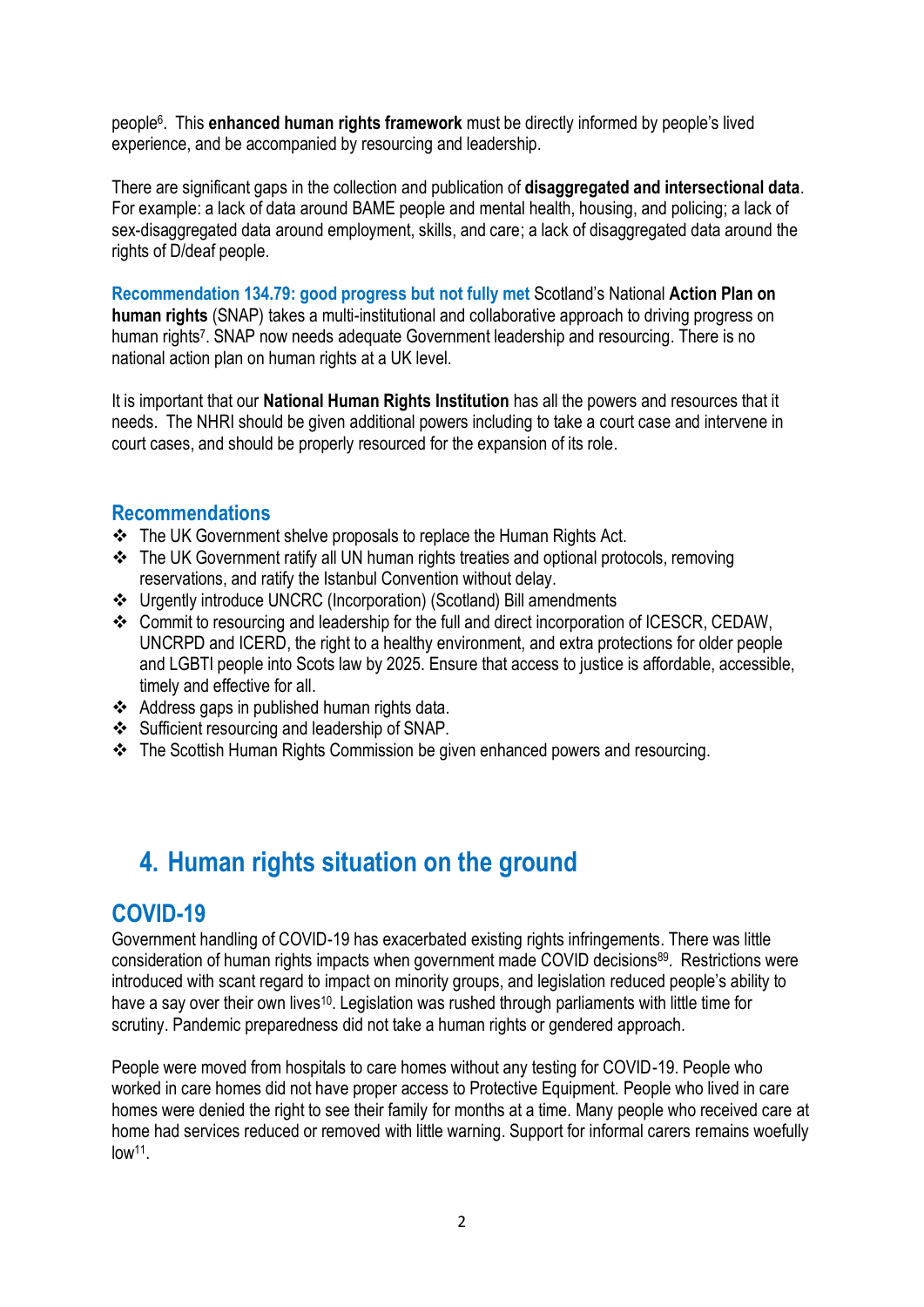6 in 10 people who died with COVID-19 between March 2020 and January 2021 were disabled.<sup>12</sup> <sup>13</sup> There were disproportionately high deaths and adverse health outcomes for BAME people14. Infection and death rates were higher for people with learning disabilities.<sup>15</sup> Some people were asked without any rationale to sign 'Do Not Resuscitate' orders, whilst others found these in their medical records without their knowledge.

Digital exclusion led to people's access to health and wellbeing services and information being significantly impaired. Proof of EU citizens' immigration status remains digital-only, leading to discrimination in accessing employment, housing and health.

There were delays in information about COVID-19 measures being available in other languages or formats<sup>16</sup>. The Scottish Government included BSL interpretation in their COVID briefings, but the UK Government did not<sup>17</sup>. More broadly, inclusive communications continues to be an afterthought for many public authorities<sup>18</sup>.

#### **Recommendations**

- ❖ COVID-19 Inquiries should take a human rights-based and gendered approach.
- ❖ Take a human rights-based approach to policies related to care and carers.
- ❖ Public services should never be digital-only but adopt inclusive communications

### **Participation**

People with lived experience often see participation in policy and law as tokenism.<sup>19 20</sup> <sup>21</sup> Despite inquiry recommendations to address this<sup>22</sup>, resourcing for community groups is too often short-term, patchy, based on damaging competitive tendering and without core costs.

Independent advocacy is a crucial tool for people's voices to be heard<sup>23</sup>. However, there are significant shortfalls in the provision of advocacy in several areas including; sensory impairment, people in prison, BME communities, drug and alcohol addiction, and for people affected by HIV/AIDS<sup>24</sup>.

#### **Recommendations**

❖ Adopt a policy of 3-year minimum funding for third sector organisations, and address shortages of independent advocacy.

# **Migrants, Refugees and Trafficking**

**Recommendations 134.121; 134.163; 134.214 & 216: have not been met** The Nationality and Borders Bill undermines the UN Refugee Convention by proposing to assess people's asylum claims on the basis of the routes they took, demands that people disclose violence they have been subject to and children will be subject to an invasive age assessment regime.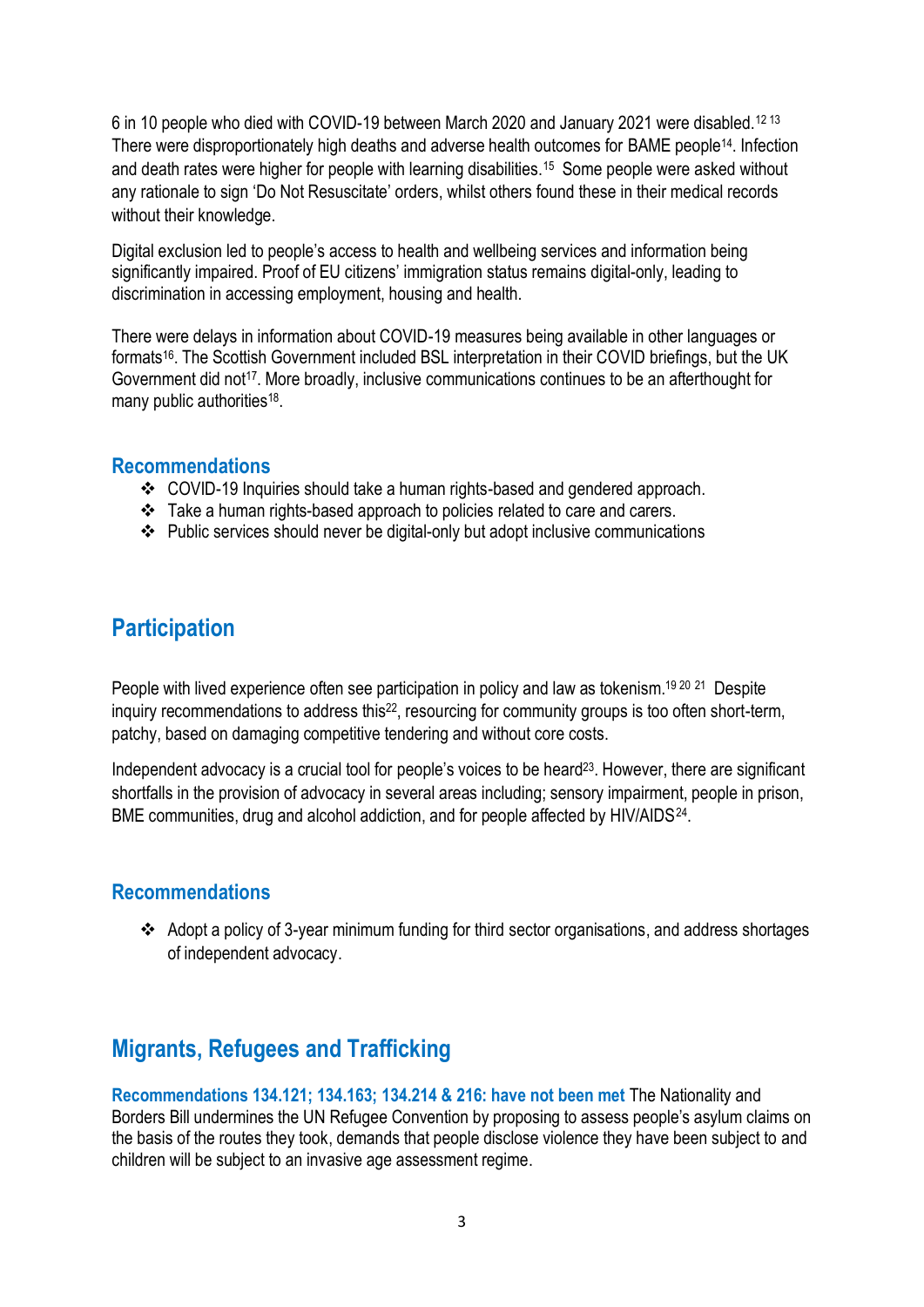During COVID-19, many asylum seekers were moved with little notice out of communities to be housed in institutional accommodation<sup>25</sup>. People are moved to new asylum accommodation far from their communities, including children having to move schools. Accommodation for people in the asylum system is often of poor standard<sup>26</sup>.

Refugees have economic and social rights equal to others. However, people with the status of 'No Recourse to Public Funds' extremely curtails the state support that is available to protect their rights to health, education and an adequate standard of living.

Currently, people seeking asylum can only work if they have been waiting more than 12 months on a claim and their job is on the Shortage Occupation List. Alongside a loss of their skills to the UK workforce<sup>27</sup>, people must instead exist on a meagre government allowance of just £5.84 a day. In common with many other countries, and supported by the UK public<sup>28</sup>, people in the asylum system should be allowed to work after 6 months in the UK.

**Recommendations 134.215, 217, 218 & 219: not met** 64% of the people in immigration detention were held for more than 28 days; 14% (166 people) had been detained for six months or more, and 4% (49 people) had been detained for a year or more<sup>29</sup>. Unlike most other European countries, there continues to be no time limit on immigration detention in the UK.

**Recommendations 134.143, 144 & 146: some progress but not fully met** There is a Scottish Trafficking and Exploitation Strategy. However, human trafficking continues to rise<sup>30</sup> with children and young people arrested on drugs offences despite being trafficking survivors. From April 2016 to December 2020, 155 potential trafficking survivors faced charges, and 21 of them were children. From April 2016 to Dec 2020, 14 Vietnamese nationals were held in Young Offenders Institutes and ten of them were under 18 years old. $31$ .

#### **Recommendations**

- ❖ The UK Government provide community accommodation to those in the asylum system, put a time limit on detention and end No Recourse to Public Funds.
- ❖ Ensure that the Ending Destitution strategy is resourced, sustainable and reviewed.
- ❖ The Scottish Human Rights Bill includes a commitment to upholding migrants' rights
- ❖ The UK Government step back from criminalising those seeking safety.
- ❖ A review of Scottish Government strategies to mitigate the harmful impacts of the Nationality and Borders Bill.
- ❖ Use existing powers under Scots law to maximise protection for survivors of trafficking and exploitation.
- ❖ The Lord Advocate provide human rights compliant guidance around prosecution of refugees and survivors of exploitation for how they have arrived in the UK.

### **Prisons**

**Recommendation 134.161: some progress** The blanket ban on prisoner voting has ended, enabling those on short sentences to vote.

**Recommendation 134.160: not met** Scotland has one of the highest rates of deaths in prison in Europe, and deaths in prison have been rising over the past five years. Between 2005 and 2019, an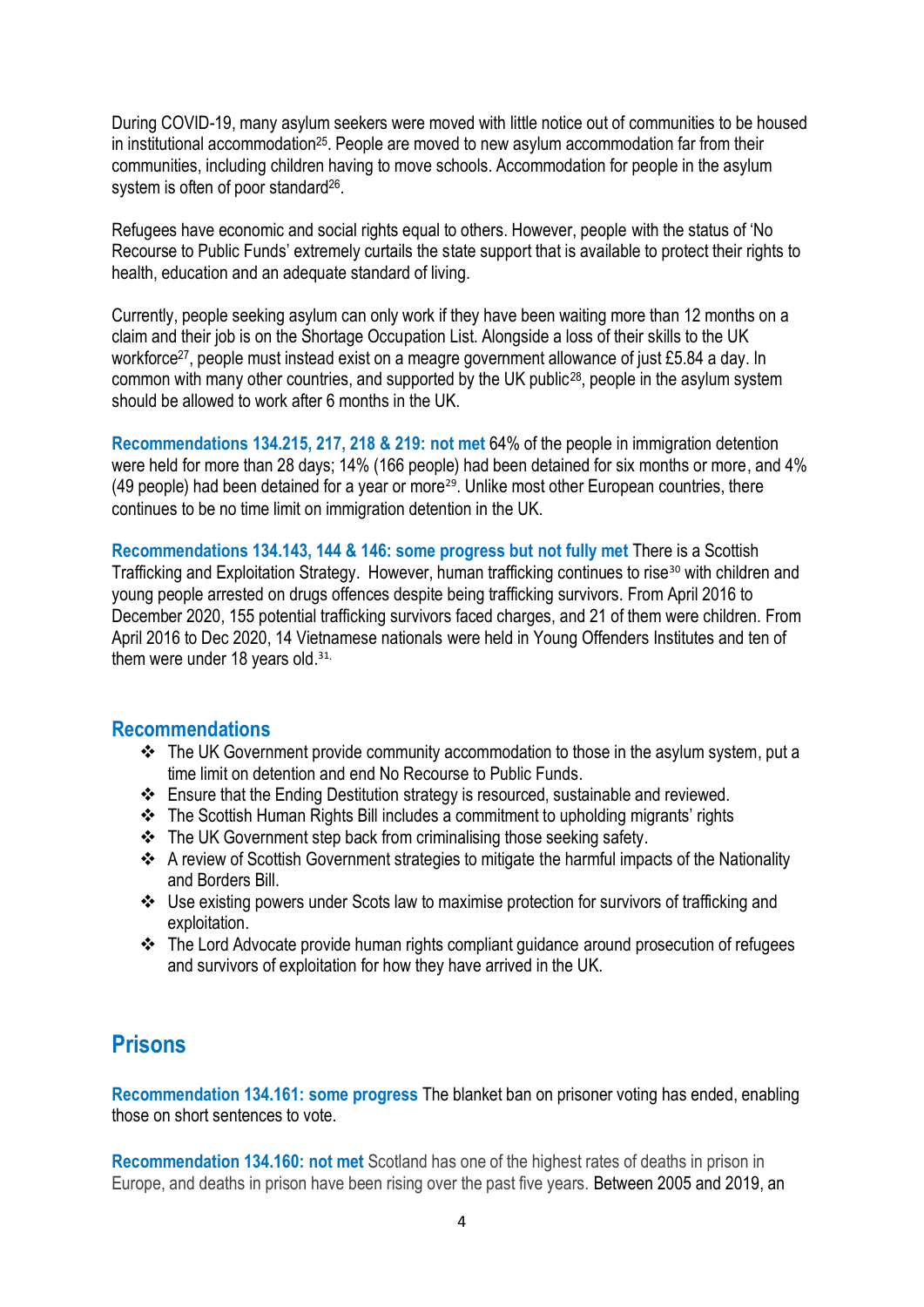average of 24 people died each year in prison, but between 2016 and 2019 the average rose to 33<sup>32</sup>. Inquiries into those deaths sometimes take years to begin. An Independent review into prison deaths has now made recommendations for urgent improvement.

**Recommendations 134.137, 158-160, 162**: **some progress but not fully met** Her Majesty's Inspectorate of Prisons in Scotland (HMIPS) launched new human rights-based inspection standards<sup>33</sup>. New legislation reduced custodial short sentences, decreasing those on short sentences of less than 12 months from 83% to 75%<sup>34</sup> .

However, Scottish prisons continue to be substantially overcrowded. As of 1 March 2022, 10 of 15 prisons in Scotland are overcrowded, with 2 of them at 125% occupancy. Evidence given to the Scottish Parliament<sup>35</sup> advised that in Scotland's largest prison, more than 90% of prisoners were doubling up in cells that were designed only for one person, which breaches the minimum desirable space standard of 5m<sup>2</sup> per prisoner<sup>36</sup>. Overcrowding impacts people's dignity, physical and mental health, and safety.

COVID-19 has seen a significant rise of remand use - as at 18 March 2022, more than 1 in 4 (26.4%) prisoners are on remand37. Remand affects physical and mental health, family relationships, employment and housing, and financial wellbeing<sup>38</sup>.

There is a lack of attention and care given to health and additional support needs in Scottish prisons, including communication needs. There are long delays to access drug replacement therapies. There is still no high secure mental health accommodation for women in Scotland despite recommendations that it should have been provided by end 2021<sup>39</sup>.

During COVID-19, prisoners were let out of their cells for such short amounts of time that it amounted to to 'de facto solitary confinement'. Repeated extension of COVID rules involved restrictions on time in cell, purposeful activity, visits and recreation, that prison inspectors repeatedly cited as causing tensions with ECHR Articles 2,3, and 8.

#### **Recommendations**

- ❖ Urgently implement recommendations of the Independent Review of Deaths in Prison Custody. 40
- ❖ Reduce the prison population and use of remand, thus reducing prison overcrowding.
- ❖ People in prison have at least equal access to periods outside their cells than existed prepandemic, and this should be regularly monitored and scrutinised.

# **Women's rights**

**Recommendations 134.175-177 & 179 not met** There remains a 10% gap between men's and women's average hourly rates, and a 30% gap when you compare women's part-time average hourly rate to men's full-time hourly rate<sup>41</sup>. The gender pay gap is wider for Black and minority ethnic women, disabled women and older women. Covid-19 has disproportionately affected women's employment, putting women at greater risk of poverty and widening gender pay gaps.<sup>42</sup> Public sector employers and large private and third sector employers are required to publish their gender pay gap but there is little evidence of meaningful action to address their pay gaps.43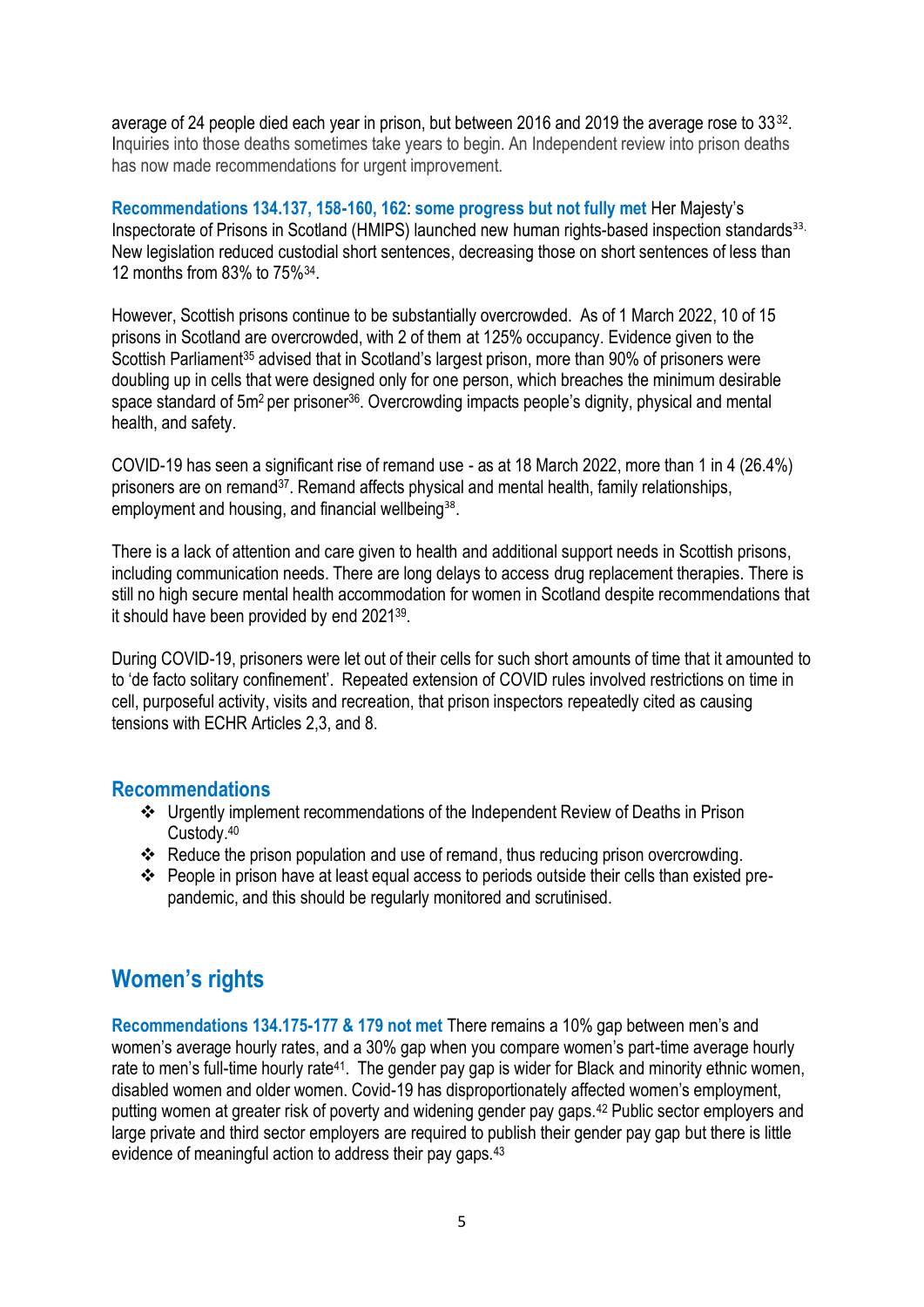**Recommendations 134.180, 182-187 some progress but not fully met** On any given day, over 1100 women, children and young people receive support from Women's Aid services in Scotland. These services are stretched and frequently do not have refuge accommodation available for those who need it<sup>44</sup>. Women's Aid groups too often have short-term, insecure funding which is insufficient to support all those who need help.

The minimum age for marriage in Scotland is 16 and no parental/guardian consent is required.<sup>45</sup> Child marriage is strongly linked with violence against girls.<sup>46</sup>

Only 43% of rape and attempted rape trials result in a conviction, compared to an 88% overall conviction rate. In 2019-20 there were 2,343 rapes and attempted rapes reported to the police, but only 300 prosecutions and just 130 convictions<sup>47</sup>. The conviction rate for rape and attempted rape in Scotland has remained stubbornly lower than for any other crime type. An independent review into how to improve the management of sexual offences cases in Scotland<sup>48</sup> made a number of important recommendations, which now need implemented in full.

#### **Recommendations**

- ❖ Implement recommendations of the review into Improving the Management of Sexual Offences Cases
- ❖ Introduce a new system of funding for specialist domestic abuse services so that they can provide needs-led, rights-based support to every woman, young person and child who needs it.
- ❖ Require listed public bodies to take action to address their gender pay gap.
- ❖ The UK Government to require large employers to take action to address their gender pay gap.
- ❖ Raise the minimum age of marriage to 18 in line with international standards.

# **Children's rights**

**Recommendations 134.193-199 fully met in Scotland** New law passed to end the lawful physical punishment of children and young people.

**Recommendations 134.205-208 Not fully met** The minimum age of criminal responsibility was raised from 8 to 12 years old - this still remains below the international minimum standard of 14 years.

Although Scotland has a Children's Hearing System, 37% of children who come into contact with the formal justice system go to court.<sup>133</sup> In 2017-18, this included nine 15-year-olds, 384 16-year-olds and 1,381 17-year-olds. This is particularly concerning given the lack of amendments made to Court processes for children, raising questions about whether children have a fair trial.<sup>134</sup>

If a child accepts the grounds for referral within the Children's Hearings system, even when they have no access to legal advice, this is equivalent to a conviction. This 'relevant information' can then be held on police systems and on their record for the rest of their lives.

Many children aged 16 and 17 years old are still being held in prison-like settings, including a high proportion who are on remand. For example, in February 2022, sixteen 16 and 17 years old were held in a Young Offender's Institution, 13 of whom had not been tried<sup>49</sup>.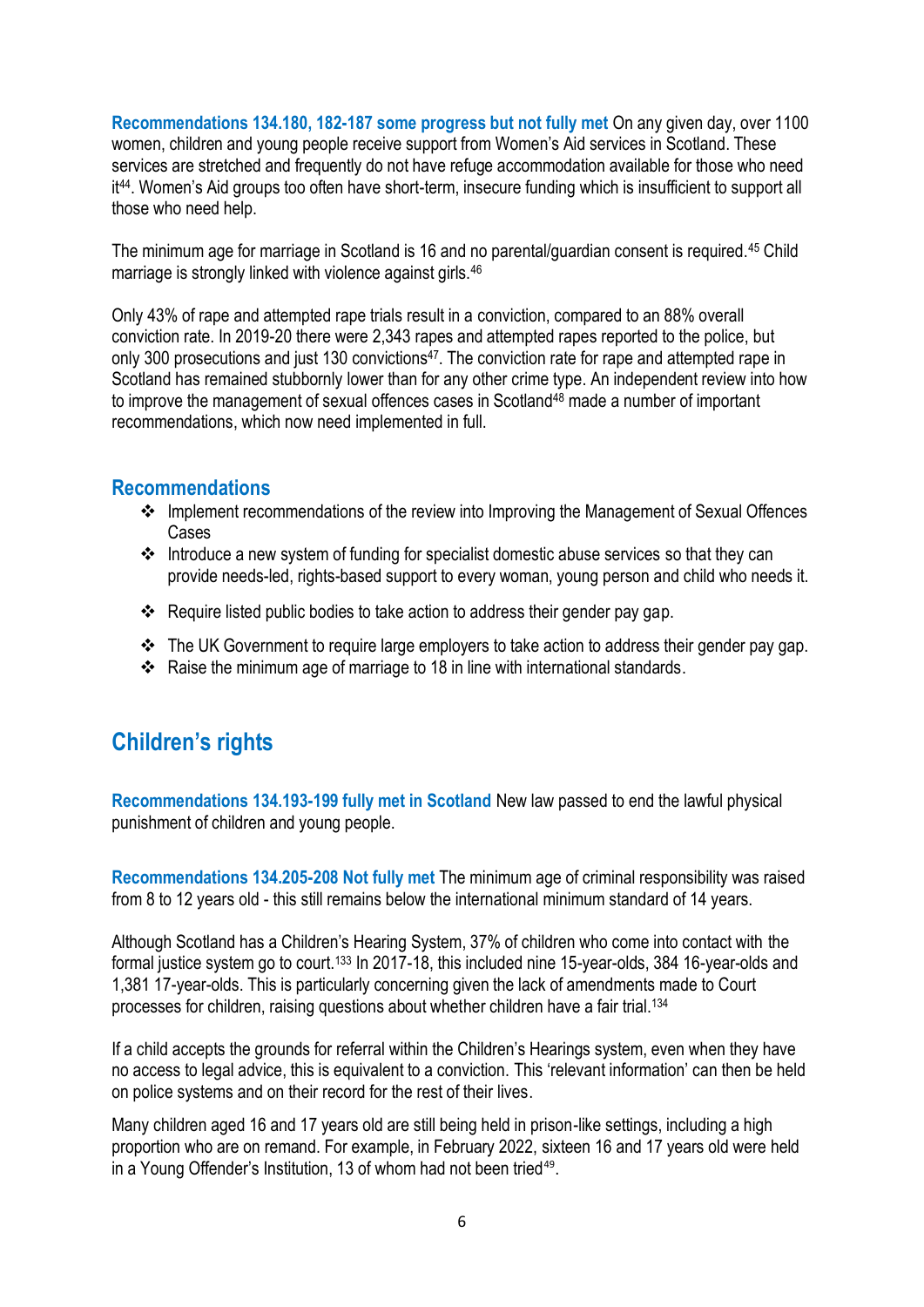The Scottish Prison Service has committed to stop the routine body searching of under 18s in custody. However, strip searches of children are still being carried out – between January 2017 and February 2022, there were 3067 strip searches of children in police custody<sup>50</sup>.

From 2018-2020, nearly 6,000 children were held overnight in police cells, including 95 children aged 13 or under, and three of those under 11 years old. 1,518 children were in police custody for more than 24 hours. Police custody is not an appropriate setting for children where they cannot get the support or care that they need.

Parents have a right to withdraw their child from religious observance in schools but pupils do not have an equivalent right.42 43 As highlighted by the Committee in its 2016 Concluding Observations to the UK, there are concerns this breaches children's rights under Articles 12 and 14 UNCRC.

A 2018 investigation identified 2674 incidents of restraint and seclusion in schools. It found local authorities' policies and practices were inconsistent, incidents were largely unmonitored, and that restraint and seclusion were disproportionately used against disabled children.<sup>53</sup>

Mosquito devices are machines that give off a sound which most adults cannot hear**,** but which cause children and young people discomfort and distress. They have been used to make young people leave public spaces. Selling and using them is a breach of international human rights law<sup>51</sup>.

An independent review found that Additional Support for Learning legislation is not consistently implemented, is over-dependent on committed individuals, and is not ensuring that all children and young people who need additional support are being supported to fulfil their potential<sup>52</sup>. The transition from school for disabled young people was really difficult before COVID-19 but after COVID-19, is now 'absolutely dire<sup>53'</sup>.

#### **Recommendations**

- ❖ Make sure that the way we treat children in conflict with the law is rights-based.
- ❖ Raise the minimum age of criminal responsibility to at least 14 years old.
- ❖ End the practice of children being dealt with by adult courts, being held in police cells overnight, and being placed in Young Offenders' Institutions, ensuring that the detention of children is the option of last resort.
- ❖ Ensure that no child admits to an offence with long-term implications without legal advice.
- ❖ Commit to legislative change to ensure all children have the right to withdraw from religious observance.
- ❖ Ensure that restraint is only used as a measure of last resort, and that isolation and seclusion are no longer used.
- ❖ Implement recommendations of the review of Additional Support for Learning.
- ❖ Ban mosquito devices.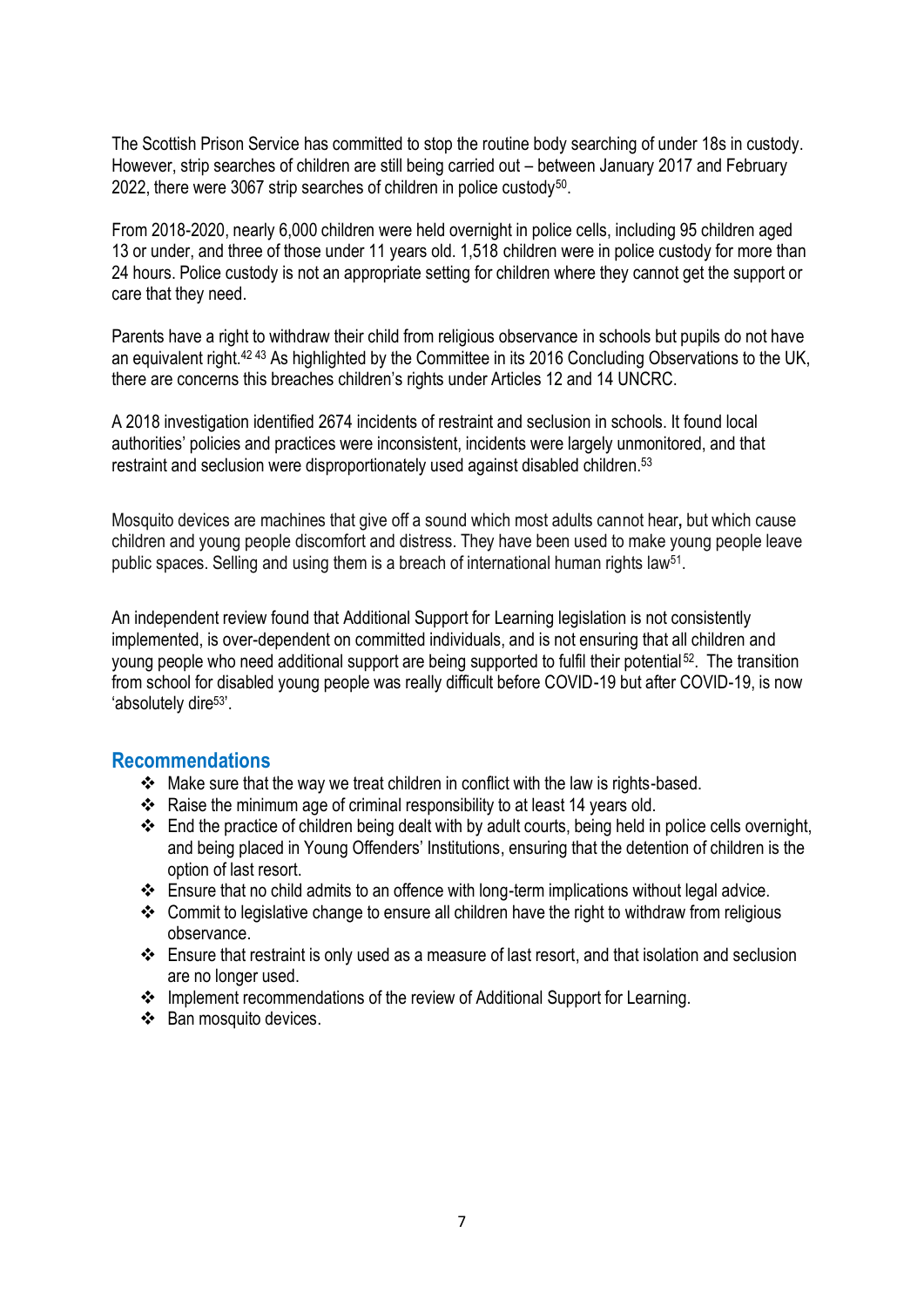# **LGBTI people's rights**

LGBTI people are experiencing increased levels of harassment, discrimination, stigma and abuse. This both demonstrates, and is leading to, roll-back and de-prioritisation of LGBTI rights progress, and there is concern about a lack of leadership to champion LGBTI rights by government.

Gender recognition laws in Scotland are out of step with international best practice, and must be reformed to allow trans people to change the sex on their birth certificate more easily and without intrusive medical and bureaucratic requirements.

Many LGBTI people have been harmed by conversion practices. Conversion practices need a full and comprehensive ban in law. This must cover sexual orientation and gender identity, apply to adults and children, cover all settings, and include "consensual" conversion practices. Any ban should have both legislative and civic measures, with adequate support for survivors and informed by their voices.

**Recommendation 134.135 not fully met** There are long waiting times for NHS gender identity services of up to 47 months between referral and first appointment<sup>54</sup>. Trans people cannot access transition-related surgical services in Scotland, but instead need to travel to England for surgery. These services are urgent and are not given parity with other services.

#### **Recommendations**

- ❖ Pass the Gender Recognition Reform Bill without any further delay.
- ❖ Introduce legislation to ban conversion therapy.
- ❖ Address the long waiting time and lack of gender identity-related services in Scotland.
- ❖ Show leadership to champion LGBTI people's rights.

# **Racism and racial discrimination**

**Recommendations 134.90, 92, 97, 98, 110, 111, 114,117,118,121 not met** There is a lack of recognition of systemic racism in Scotland, with a self-perception of friendliness which often masks or downplays people's lived experience of racism<sup>55</sup>. For example, the employment rate for BAME Scots is 15% lower than the white population, BAME Scots are much more likely to live in poverty, and on average BAME employees are paid 10% less than their white counterparts<sup>56</sup>. We need far greater accountability on sustained action to address racism within Scotland.

There were 2,251 racist incidents recorded in Scotland's schools over the last 3 years. Almost half (48%) of teachers are aware of a pupil, or pupils, expressing negative attitudes relating to skin colour <sup>57</sup>. There are gaps in provision of religiously or culturally appropriate food in schools (and in healthcare settings)<sup>58</sup>.

#### **Recommendations**

- ❖ Ensure that there is a national policy on racist incident reporting in schools.
- ❖ Ensure that the Race Equality Framework is prioritised and properly resourced to bring sustained action that reduces racism.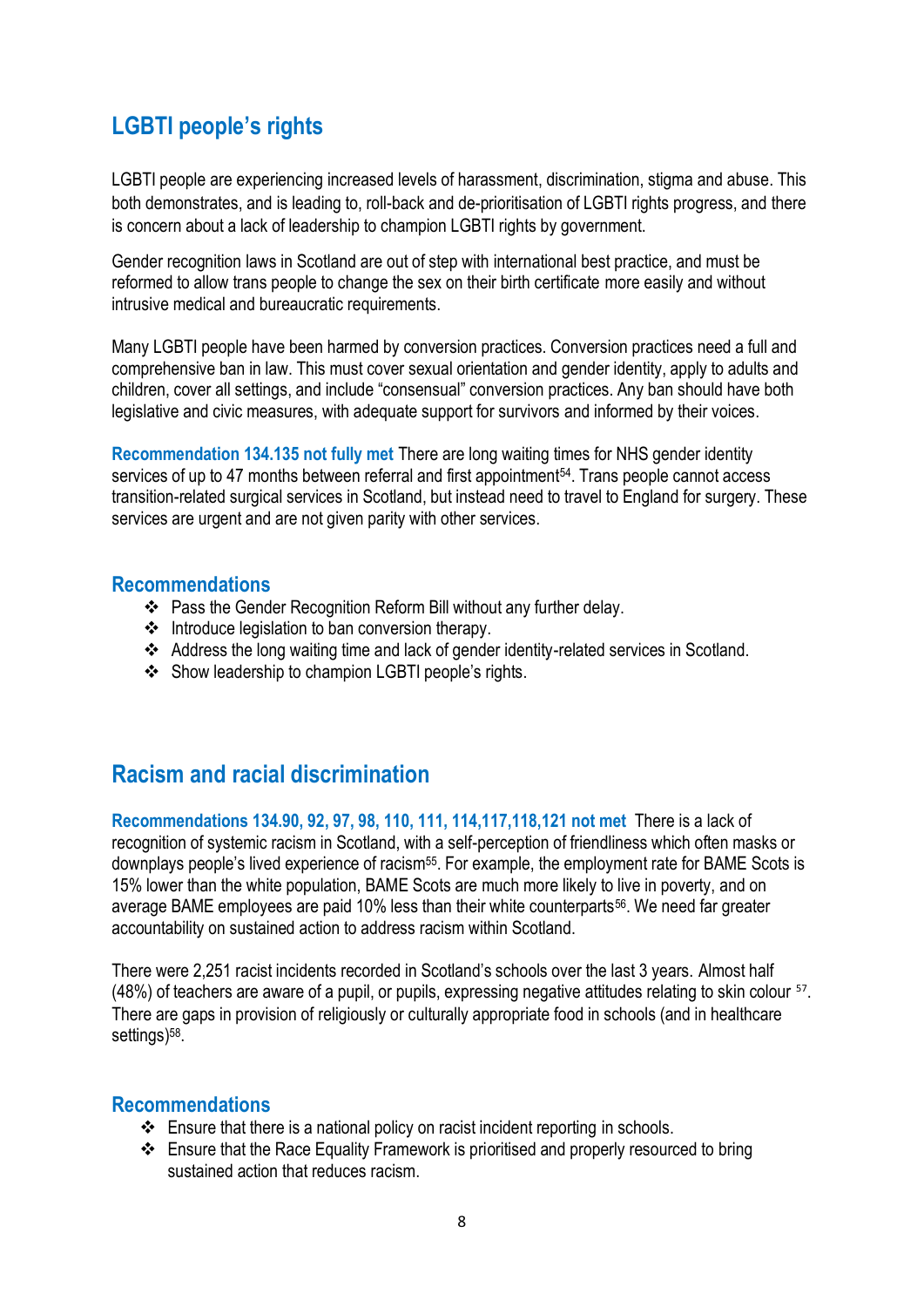### **Mental health**

There is significant shortage of mental health services in Scotland<sup>59</sup>. Mental health support is too often inconsistent or for short periods. Much of the burden of providing community mental health support is falling to small, under-funded organisations.

Shortages in Children and Adolescent Mental Health Services are severe with increased demand - in 2021, around 30% of children were not seen by CAMHS within 18 weeks of referral.<sup>60</sup> About 23% of CAMHS referrals were rejected, despite being referred by their family doctor<sup>61</sup>. Too many children and young people are in adult hospital mental health wards – there were 86 admissions involving 62 children and young people in 2020-2021<sup>62</sup>.

There is a lack of community and specialist support and beds so people with mental ill-health are stuck in secure facilities or hospital for far longer than they should be.

**Recommendation 134.137 not met** Mental health detention is significantly increasing, with 10.5% more in 2020-2021 than in 2019-20, and higher than the average year-on-year increase in the previous years of 4.5%<sup>63</sup>. There is a lack of effective safeguards, with little involvement of a Mental Health Officer<sup>64</sup>.

The Scottish Mental Health Law Review is considering steps needed to implement the UNCRPD. Many people affected by the mental health system have little say in decisions made about them, and few avenues for accountability and redress. Mental health law permits the compulsory treatment of a person to begin before that person can appeal, and this treatment can last for 28 days.

#### **Recommendations**

- ❖ Take steps to ensure that every person in need of mental health services gets the support that they need without delay.
- ❖ Commit to a UNCRPD-compliant national mental health law framework.
- ❖ Explore reasons for the increase in mental health detention and ensure that proper safeguards are operating well.

# **Disabled people's rights**

The independent Rome review<sup>65</sup> recommended removing learning disability and autism from the definition of mental disorder in Scots law, and removing discrimination in detention and compulsory treatment on the basis of disability.

Too many people with learning disabilities (LD) are living in a hospital setting without clinical need. Institutional living risks exacerbating individuals' mental distress and ill health, infringing upon their right to family life and risks their freedom from degrading treatment. For example, in 2018 67 people with LDs were subject to a delayed discharge. Of these, 22% had been in hospital for more than ten years and another 9% for five to ten years<sup>66</sup>.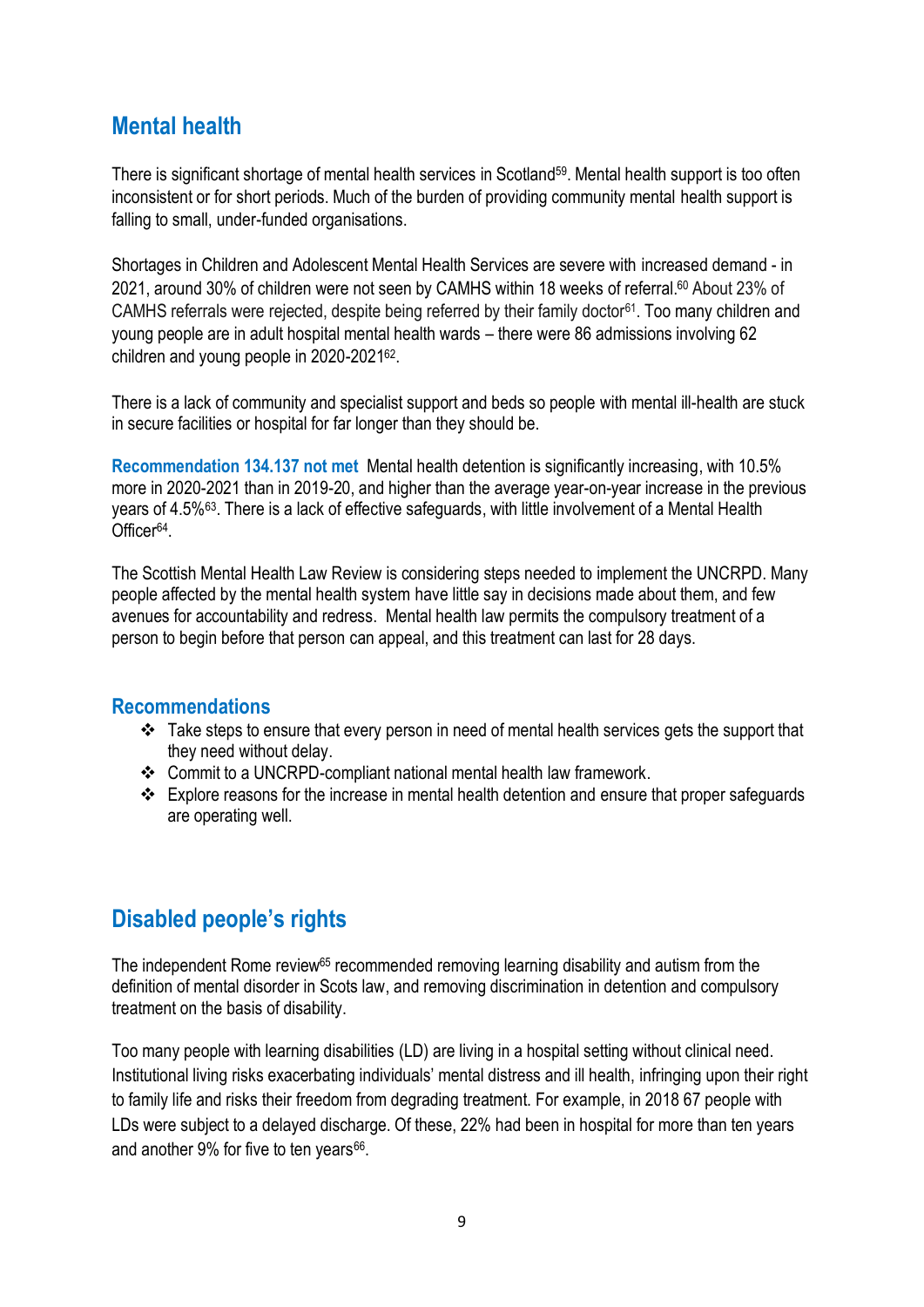#### **Recommendations**

- ❖ Implement all recommendations of the Rome Review<sup>67</sup> .
- ❖ Scottish Government ensure that no person is living in hospital without clinical need.

### **Human rights and the environment**

#### **Recommendation 134.136 Not met**

Everyone has the right to live in a safe, clean, healthy, and sustainable environment. Yet, we are facing a climate emergency<sup>68</sup>, a sharp decline in biodiversity, unsafe levels of air pollution and food insecurity<sup>69</sup>. It is also difficult to access justice on the environment and the Aarhus Convention's governing bodies have made their 10th finding that Scotland is in breach of Article 9(4) that access to justice should 'not be prohibitively expensive'.

#### **Recommendation**

❖ Put the right to a healthy environment with substantive and procedural elements into Scots law by 2025 and measures to ensure full compliance with the Aarhus Convention.

# **Adequate standard of living**

#### **Recommendations 134.163-164, 168 & 177 not met**

Up to 14.5 million people in the UK were in poverty before the pandemic, and around another 700,000 people were plunged into hardship during the pandemic<sup>70</sup>. One in six working households are living in poverty<sup>71</sup>. Around one in three people have difficulty in affording adequate food<sup>72</sup>. This level of poverty is only set to get worse as the cost of living is rising sharply.

However, social security amounts have declined 9% compared to inflation over the last five years. Unless benefits keep in line with inflation, it is estimated that nine million households on low incomes will experience a real-terms cut of £500 a year on average.<sup>73</sup>

The Government's benefits cap policy, that limits the total amount of social security you can get, is only increasing poverty. The way the cap is designed means that our most vulnerable groups are the most likely to have their support capped. 63% of those impacted by the annual cap on household benefits have been lone parents, 90% of whom are women<sup>74</sup>.

UK Child Tax Credits are not available for third or subsequent children unless there are multiple births or a child is conceived through rape. This policy pushes larger families into poverty. Policies which punish women and their children for reproductive choices or require trauma disclosure in circumstances not of their choosing are incompatible with human rights.

1.5 million people in Scotland are living in overcrowded, dangerous, unsafe or unaffordable homes. 13,192 households are in temporary accommodation, including 7510 children75. If you have a disability, receive social security benefits, are a refugee, or a person of colour you are even more likely to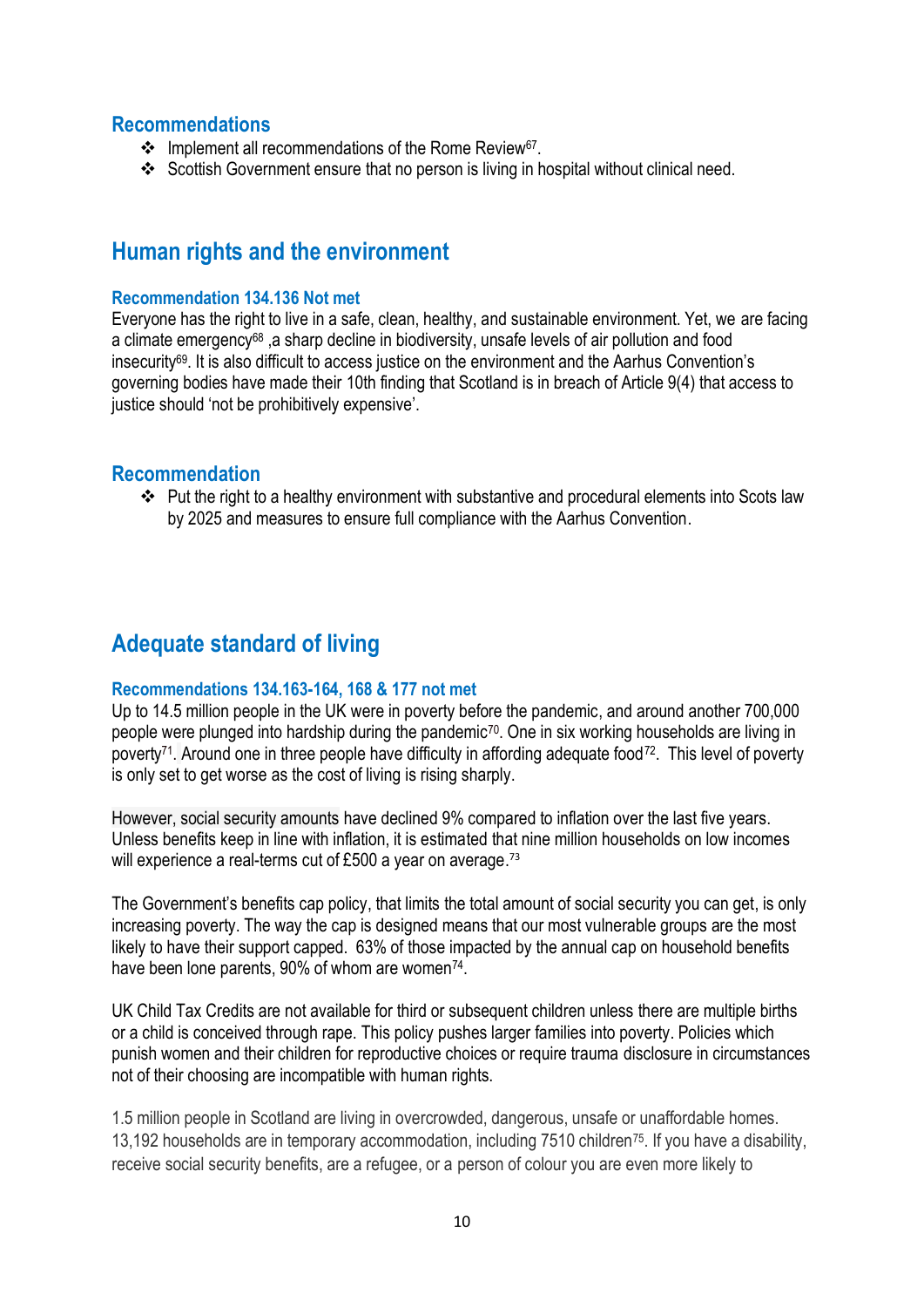face discrimination or struggle to find a decent home. There is a chronic shortage of accessible and adapted housing.<sup>76</sup> <sup>77</sup>

People's legal rights to housing are being routinely breached and there is lack of monitoring and accountability for this. In 2020/21, there were 605 instances of households not being offered temporary homeless accommodation when they were entitled to it<sup>78</sup>. This law is regularly broken by local authorities but there is no accurate data on the extent of the problem.

#### **Recommendations**

- ❖ The UK Government do more to reduce poverty, including by ending the 2-child limit and the benefits cap, and raising the level of benefits in line with inflation.
- ❖ Deliver on commitment to secure delivery of 110,000 affordable homes over the next ten years, with at least 77,000 for social rent, including housing accessible to disabled people.
- ❖ Make sure that people's legal right to housing is upheld. Accurate monitoring should be put in place immediately and there should be greater accountability for when public bodies break the law.

<sup>&</sup>lt;sup>1</sup> Discussed in Scottish Human Rights Commission statement of 21 September 2017, available at: [https://www.scottishhumanrights.com/news/scottish-government-urged-to-show-leadership-as-spotlight](https://www.scottishhumanrights.com/news/scottish-government-urged-to-show-leadership-as-spotlight-falls-on-uk-s-human-rights-track-record/)[falls-on-uk-s-human-rights-track-record/](https://www.scottishhumanrights.com/news/scottish-government-urged-to-show-leadership-as-spotlight-falls-on-uk-s-human-rights-track-record/)

<sup>&</sup>lt;sup>2</sup> For example, Report of the Special Rapporteur on extreme poverty and human rights on his visit to United Kingdom of Great Britain and Northern Ireland - Comments by the State, A/HRC/41/39/Add.3

<sup>&</sup>lt;sup>3</sup> Joint response from 48 Scottish organisations to the Bill of Rights proposal, stating that it is unnecessary and regressive, is available here[: https://hrcscotland.org/2022/03/11/46-organisations-join-consortium-to-say-no](https://hrcscotland.org/2022/03/11/46-organisations-join-consortium-to-say-no-to-human-rights-act-reform/)[to-human-rights-act-reform/](https://hrcscotland.org/2022/03/11/46-organisations-join-consortium-to-say-no-to-human-rights-act-reform/)

<sup>4</sup> UK Government 2021, Human Rights Act Reform: A Modern Bill of Rights, available at: <https://consult.justice.gov.uk/human-rights/human-rights-act-reform/>

<sup>&</sup>lt;sup>5</sup> The Supreme Court Case 2021/0079, judgment available at[: https://www.supremecourt.uk/cases/uksc-2021-](https://www.supremecourt.uk/cases/uksc-2021-0079.html) [0079.html](https://www.supremecourt.uk/cases/uksc-2021-0079.html)

<sup>&</sup>lt;sup>6</sup> Scottish Government, statement on New Human Rights Bill, 2021, available at: <https://www.gov.scot/news/new-human-rights-bill/>

<sup>&</sup>lt;sup>7</sup> Scotland's National Action Plan on Human Rights, available at:<https://www.snaprights.info/>

<sup>&</sup>lt;sup>8</sup> Human Rights Consortium Scotland & Amnesty International, Delivering Human Rights in Scotland during COVID-19: A 2020 Survey of Public Authorities, available at[: https://hrcscotland.org/wp-](https://hrcscotland.org/wp-content/uploads/2021/05/Final-Delivering-Human-Rights-During-COVID19-survey-report-May-2021.pdf)

[content/uploads/2021/05/Final-Delivering-Human-Rights-During-COVID19-survey-report-May-2021.pdf](https://hrcscotland.org/wp-content/uploads/2021/05/Final-Delivering-Human-Rights-During-COVID19-survey-report-May-2021.pdf)

<sup>&</sup>lt;sup>10</sup> Inclusion Scotland (2020), Rights at risk – [Covid-19, disabled people and emergency planning in Scotland;](https://inclusionscotland.org/wp-content/uploads/2021/05/Rights-At-Risk-Main-Report.pdf) Glasgow Disability Alliance, Supercharged: A human catastrophe, 2020, available at: <https://gda.scot/resources/supercharged-a-human-catastrophe/>

 $11$  Coalition of Carers in Scotland, Carers' Experiences of SDS February 2022, available at: <https://www.carersnet.org/carers-experiences-of-sds/> ; Citizens Advice, An Unequal Crisis - Why workers need better enforcement of their rights 2020 – finding that parents, carers and disabled people twice as likely to face redundancy in pandemic, available at: [https://www.citizensadvice.org.uk/about-us/about](https://www.citizensadvice.org.uk/about-us/about-us1/media/press-releases/parents-carers-and-disabled-people-at-least-twice-as-likely-to-face-redundancy-warns-citizens-advice/)[us1/media/press-releases/parents-carers-and-disabled-people-at-least-twice-as-likely-to-face-redundancy](https://www.citizensadvice.org.uk/about-us/about-us1/media/press-releases/parents-carers-and-disabled-people-at-least-twice-as-likely-to-face-redundancy-warns-citizens-advice/)[warns-citizens-advice/](https://www.citizensadvice.org.uk/about-us/about-us1/media/press-releases/parents-carers-and-disabled-people-at-least-twice-as-likely-to-face-redundancy-warns-citizens-advice/)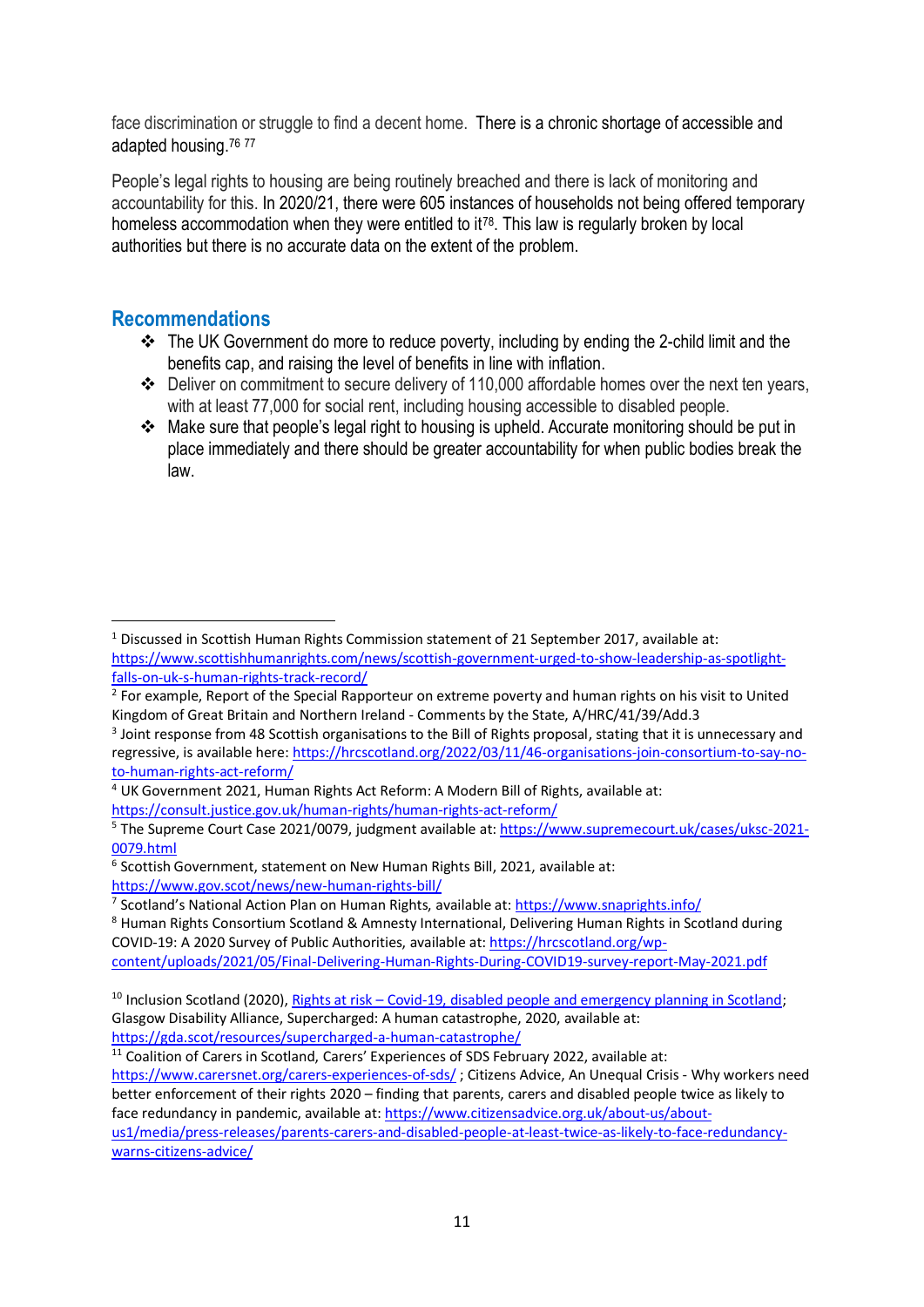<sup>12</sup> National Records of Scotland (2021)[, Deaths involving coronavirus \(COVID-19\) in Scotland](https://www.nrscotland.gov.uk/files/statistics/covid19/covid-deaths-21-report-week-11.pdf) – the report states that this is probably an underestimate.

<sup>13</sup> Between March 2020 and March 2021, over 3,200 Scottish care home residents died from coronavirus – BBC News (2021), [The full picture of Covid-linked deaths in Scotland's care homes](https://www.bbc.co.uk/news/uk-scotland-56759166)

<sup>14</sup> House of Commons Women and Equality Committee, Unequal impact? Coronavirus and BAME people, 2020 <sup>15</sup> Scottish Learning Disabilities Observatory (2021), The impact of COVID -19 on people with

[learning/intellectual disabilities in Scotland](https://www.sldo.ac.uk/our-research/life-expectancy-and-mortality/covid-19/)

<sup>16</sup> House of Commons Women and Equalities Committee, Unequal impact? Coronavirus, disability and access to services: full Report, 2020, available at:

<https://committees.parliament.uk/publications/4068/documents/40461/default/>

 $17$  Inclusion Scotland, UNCRPD Scottish Civil Society Shadow Report, March 2022, available at: <https://inclusionscotland.org/get-informed/uncrpd-report>

 $18$  Deaf Scotland Manifesto 2021, 5 asks for inclusive communications, available at: [https://deafscotland.org/wp-content/uploads/2021/03/2021-Scottish-Election-Asks-from-deafscotland-](https://deafscotland.org/wp-content/uploads/2021/03/2021-Scottish-Election-Asks-from-deafscotland-Copy.pdf)[Copy.pdf](https://deafscotland.org/wp-content/uploads/2021/03/2021-Scottish-Election-Asks-from-deafscotland-Copy.pdf)

<sup>19</sup> Inclusion Scotland, UNCRPD Scottish Civil Society Shadow Report, March 2022, Appendix 3, available at: <https://inclusionscotland.org/get-informed/uncrpd-report>

<sup>20</sup> Inclusion Scotland (2020), Disabled people's views of the Fairer Scotland for Disabled People Delivery Plan request copy from Inclusion Scotland

<sup>21</sup> Glasgow DPO Network (2022)[, Transforming participation for disabled people in Glasgow beyond Covid-19 -](file:///C:/Users/RebeccaMcGregor/Downloads/Disability-Workstream-Participation-Report.pdf) [Report and Recommendations from Disability Workstream to Glasgow Social Recovery Taskforce](file:///C:/Users/RebeccaMcGregor/Downloads/Disability-Workstream-Participation-Report.pdf)

<sup>22</sup> Scottish Parliament Equalities and Human Rights Committee, Looking ahead to the Scottish Government's draft budget 2020-21: Valuing the Third Sector, available at:

[https://digitalpublications.parliament.scot/Committees/Report/EHRiC/2019/11/7/Looking-ahead-to-the-](https://digitalpublications.parliament.scot/Committees/Report/EHRiC/2019/11/7/Looking-ahead-to-the-Scottish-Government-s-Draft-Budget-2020-21--Valuing-the-Third-Sector#Introduction)[Scottish-Government-s-Draft-Budget-2020-21--Valuing-the-Third-Sector#Introduction](https://digitalpublications.parliament.scot/Committees/Report/EHRiC/2019/11/7/Looking-ahead-to-the-Scottish-Government-s-Draft-Budget-2020-21--Valuing-the-Third-Sector#Introduction)

 $23$  Human Rights Consortium Scotland, All Our Rights In Law report recommendation 5, available at: [www.allourrightsinlaw.scot](http://www.allourrightsinlaw.scot/)

<sup>24</sup> Scottish Independent Advocacy Alliance. Ten Years of Advocacy Provision, 2021

<sup>25</sup> Refugees for Justice, information at[: https://www.refugeesforjustice.com/](https://www.refugeesforjustice.com/)

26 For example, BBC News investigation: 'Asylum seekers: The homes where ceilings have fallen in', available at[: https://www.bbc.co.uk/news/uk-59763205?at\\_campaign=KARANGA&at\\_medium=RSS](https://www.bbc.co.uk/news/uk-59763205?at_campaign=KARANGA&at_medium=RSS)

<sup>27</sup> Refugee Action: Government will have lost £880 million as a result of the ban over the past decade by the end of 2022, new release of 9 March 2022, available at[: https://www.refugee-action.org.uk/ban-on-people](https://www.refugee-action.org.uk/ban-on-people-seeking-asylum-from-working-will-cost-taxpayer-880-million/)[seeking-asylum-from-working-will-cost-taxpayer-880-million/](https://www.refugee-action.org.uk/ban-on-people-seeking-asylum-from-working-will-cost-taxpayer-880-million/)

<sup>28</sup> Refugee Action, report of survey data 2022, available at: [https://www.refugee-action.org.uk/ban-on-people](https://www.refugee-action.org.uk/ban-on-people-seeking-asylum-from-working-will-cost-taxpayer-880-million/)[seeking-asylum-from-working-will-cost-taxpayer-880-million/](https://www.refugee-action.org.uk/ban-on-people-seeking-asylum-from-working-will-cost-taxpayer-880-million/)

<sup>29</sup> Scottish Detainee Visitors, 'Continuing the trend towards business as usual', accessed 14/3/22, available at: <https://sdv.org.uk/latest-news/continuing-the-trend-towards-business-as-usual>

<sup>30</sup> Daily Record Justice Magazine, accessed 14/3/22, available at[: https://www.dailyrecord.co.uk/in-your](https://www.dailyrecord.co.uk/in-your-area/renfrewshire/human-trafficking-rise-scotland-according-24927469)[area/renfrewshire/human-trafficking-rise-scotland-according-24927469](https://www.dailyrecord.co.uk/in-your-area/renfrewshire/human-trafficking-rise-scotland-according-24927469)

<sup>31</sup> The Ferret, 22 Aug 2021, 'Trafficked: concerns over criminalisation of young Vietnamese found in cannabis factories', accessed 4/3/22, available at: [https://theferret.scot/concerns-raised-over](https://theferret.scot/concerns-raised-over-trafficked-vietnamese/)[trafficked-vietnamese/](https://theferret.scot/concerns-raised-over-trafficked-vietnamese/)

<sup>32</sup> HM Inspectorate for Prisons in Scotland (2021) Independent Review of the Response to Deaths in Prison Custody, Edinburgh: HMIPS

<sup>33</sup> HMIPS, Standards for Inspecting and Monitoring Prisons in Scotland, accessed 14/3/2022, available at: <https://www.prisonsinspectoratescotland.gov.uk/standards>

<sup>34</sup> Criminal Proceedings in Scotland 2019-2020, accessed 14/3/22, available at:

<https://www.gov.scot/publications/criminal-proceedings-scotland-2019-20/>

<sup>35</sup> Available at[: https://digitalpublications.parliament.scot/Committees/Report/J/2019/12/1/Pre-budget](https://digitalpublications.parliament.scot/Committees/Report/J/2019/12/1/Pre-budget-scrutiny-of-the-Scottish-Government-s-draft-budget-2020-21--justice-and-policing)[scrutiny-of-the-Scottish-Government-s-draft-budget-2020-21--justice-and-policing](https://digitalpublications.parliament.scot/Committees/Report/J/2019/12/1/Pre-budget-scrutiny-of-the-Scottish-Government-s-draft-budget-2020-21--justice-and-policing)

<sup>36</sup> This minimum requirement is set by Council of Europe European Committee for the Prevention of Torture and Inhuman or Degrading Treatment or Punishment (CPT).

<sup>37</sup> Prison Reform Trust, Bromley Briefings Prison Factfile Winter 2022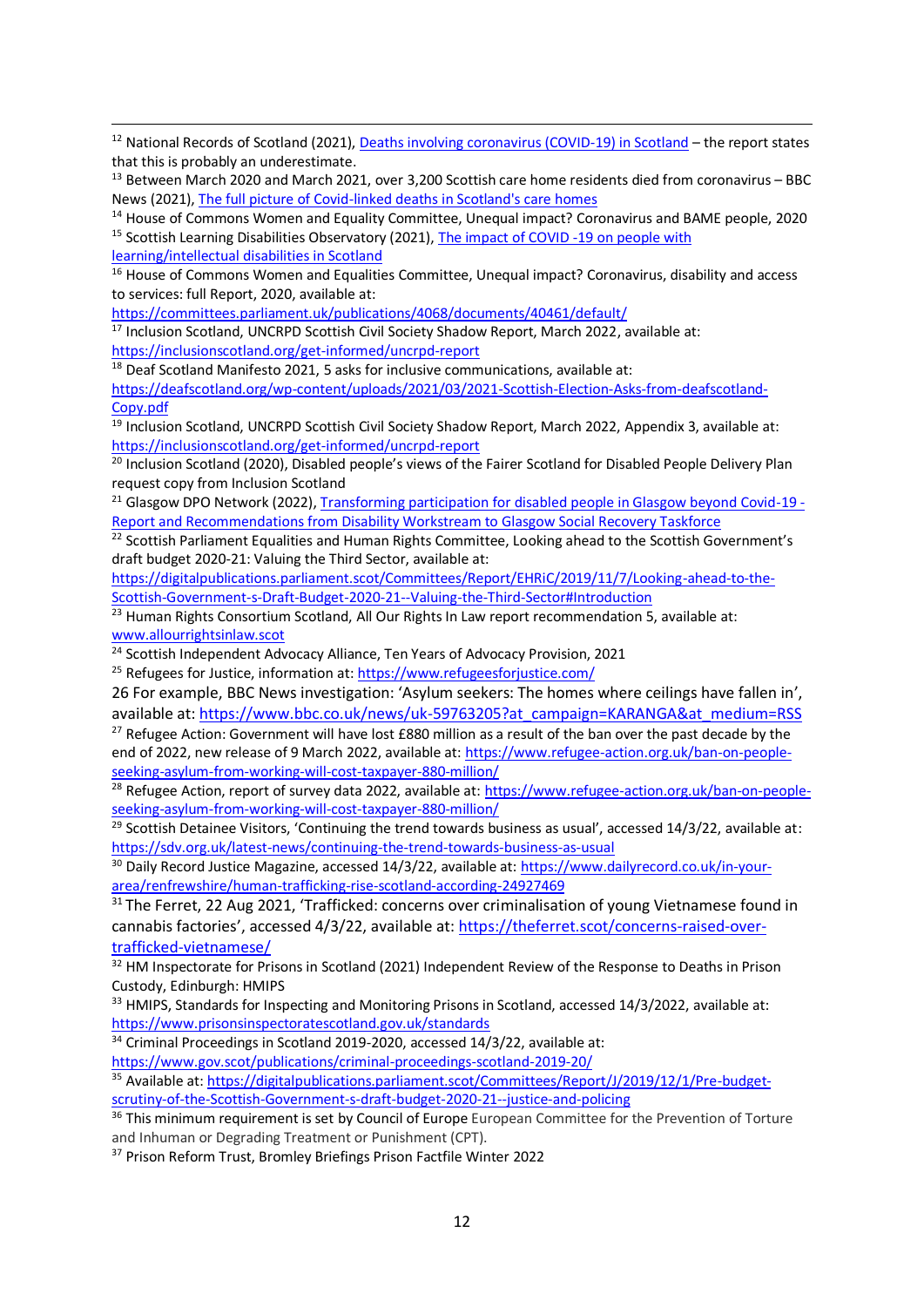<sup>38</sup> Howard League Scotland, 'The Scandal of Remand in Scotland', May 2021, accessed 14/3/2022, available at[: https://howardleague.scot/news](https://howardleague.scot/news)

<sup>39</sup> Scottish Government, Forensic Mental Health Services: independent review

<sup>40</sup> Independent Review of the Response to Deaths in Prison Custody, 2021, available at:

[https://www.prisonsinspectoratescotland.gov.uk/sites/default/files/publication\\_files/Independent%20Review](https://www.prisonsinspectoratescotland.gov.uk/sites/default/files/publication_files/Independent%20Review%20of%20the%20Response%20to%20Deaths%20in%20Prison%20Custody%20p6%20%281%29%20WEB%20PDF.pdf) [%20of%20the%20Response%20to%20Deaths%20in%20Prison%20Custody%20p6%20%281%29%20WEB%20P](https://www.prisonsinspectoratescotland.gov.uk/sites/default/files/publication_files/Independent%20Review%20of%20the%20Response%20to%20Deaths%20in%20Prison%20Custody%20p6%20%281%29%20WEB%20PDF.pdf) [DF.pdf](https://www.prisonsinspectoratescotland.gov.uk/sites/default/files/publication_files/Independent%20Review%20of%20the%20Response%20to%20Deaths%20in%20Prison%20Custody%20p6%20%281%29%20WEB%20PDF.pdf)

<sup>41</sup> Close the Gap, The Gender Penalty, 2018, and information at: [www.closethegap.org.uk](http://www.closethegap.org.uk/)

<sup>42</sup> Close the Gap, One Year On -How COVID-19 is impacting women's employment in Scotland, available at: [https://www.closethegap.org.uk/content/resources/One-Year-On---How-COVID-19-is-impacting-womens](https://www.closethegap.org.uk/content/resources/One-Year-On---How-COVID-19-is-impacting-womens-employment-in-Scotland.pdf)[employment-in-Scotland.pdf](https://www.closethegap.org.uk/content/resources/One-Year-On---How-COVID-19-is-impacting-womens-employment-in-Scotland.pdf)

 $43$  Close the Gap, Briefing 3 One Year on and little change, 2020, available at:

[https://www.closethegap.org.uk/content/resources/One-year-on-and-little-change---An-assessment-of-](https://www.closethegap.org.uk/content/resources/One-year-on-and-little-change---An-assessment-of-Scottish-employer-gender-pay-gap-reporting.pdf)[Scottish-employer-gender-pay-gap-reporting.pdf](https://www.closethegap.org.uk/content/resources/One-year-on-and-little-change---An-assessment-of-Scottish-employer-gender-pay-gap-reporting.pdf)

<sup>44</sup> Scottish Women's Aid Annual Report 2020-21, available at[: https://womensaid.scot/wp-](https://womensaid.scot/wp-content/uploads/2022/03/SWA-Annual-Report-20202021-final.pdf)

[content/uploads/2022/03/SWA-Annual-Report-20202021-final.pdf](https://womensaid.scot/wp-content/uploads/2022/03/SWA-Annual-Report-20202021-final.pdf)

<sup>45</sup> [Marriage \(Scotland\) Act 1977](https://www.legislation.gov.uk/ukpga/1977/15/contents)

<sup>46</sup> Together (Scottish Alliance for Children's Rights), State of Children's Rights report 2019 [https://www.togetherscotland.org.uk/media/1436/socrr\\_online\\_version.pdf](https://www.togetherscotland.org.uk/media/1436/socrr_online_version.pdf)

 $47$  Rape Crisis Scotland, Statistics and Key Information, available at:

<https://www.rapecrisisscotland.org.uk/resources-stats-key-info/>

<sup>48</sup> Scottish Courts and Tribunals Service, Improving the Management of Sexual Offences Cases, 2021

49 Scottish Prison Service Prison population statistics, accessed 14/3/200, available at:

<https://www.sps.gov.uk/Corporate/Information/SPSPopulation.aspx>

<sup>50</sup> Police Scotland Freedom of Information request response, available at[: https://www.scotland.police.uk/spa](https://www.scotland.police.uk/spa-media/q5optqho/22-0465-foi-response.pdf)[media/q5optqho/22-0465-foi-response.pdf](https://www.scotland.police.uk/spa-media/q5optqho/22-0465-foi-response.pdf)

<sup>51</sup> CYPCS, Position Statement: Mosquito Devices, July 2017

52 Scottish Government (2020). Review of additional support for learning implementation: executive summary

<sup>53</sup> Human Rights Consortium Scotland, Direct quote from UPR engagement workshops – report of these workshops available at [www.hrcscotland.org](http://www.hrcscotland.org/)

<sup>54</sup> Sandyford, Gender Service, information available at[: https://www.sandyford.scot/sexual-health](https://www.sandyford.scot/sexual-health-services/gender-identity-service/)[services/gender-identity-service/](https://www.sandyford.scot/sexual-health-services/gender-identity-service/)

<sup>55</sup> Meer, N et al, Taking Stock - Race Equality in Scotland, 2020, accessed 17/3/2022, available at: [https://www.race.ed.ac.uk/taking-stock-race-equality-in-](https://www.race.ed.ac.uk/taking-stock-race-equality-in-scotland/#:~:text=Taking%20Stock%20%E2%80%93%20Race%20Equality%20in%20Scotland%20also,blight%20of%20racism%20and%20discrimination%20in%20Scotland%20today)

[scotland/#:~:text=Taking%20Stock%20%E2%80%93%20Race%20Equality%20in%20Scotland%20also,blight%20](https://www.race.ed.ac.uk/taking-stock-race-equality-in-scotland/#:~:text=Taking%20Stock%20%E2%80%93%20Race%20Equality%20in%20Scotland%20also,blight%20of%20racism%20and%20discrimination%20in%20Scotland%20today) [of%20racism%20and%20discrimination%20in%20Scotland%20today](https://www.race.ed.ac.uk/taking-stock-race-equality-in-scotland/#:~:text=Taking%20Stock%20%E2%80%93%20Race%20Equality%20in%20Scotland%20also,blight%20of%20racism%20and%20discrimination%20in%20Scotland%20today)

<sup>56</sup> Meer, N et al, Taking Stock - Race Equality in Scotland, 2020, accessed 17/3/2022, available at: [https://www.race.ed.ac.uk/taking-stock-race-equality-in-](https://www.race.ed.ac.uk/taking-stock-race-equality-in-scotland/#:~:text=Taking%20Stock%20%E2%80%93%20Race%20Equality%20in%20Scotland%20also,blight%20of%20racism%20and%20discrimination%20in%20Scotland%20today)

[scotland/#:~:text=Taking%20Stock%20%E2%80%93%20Race%20Equality%20in%20Scotland%20also,blight%20](https://www.race.ed.ac.uk/taking-stock-race-equality-in-scotland/#:~:text=Taking%20Stock%20%E2%80%93%20Race%20Equality%20in%20Scotland%20also,blight%20of%20racism%20and%20discrimination%20in%20Scotland%20today) [of%20racism%20and%20discrimination%20in%20Scotland%20today](https://www.race.ed.ac.uk/taking-stock-race-equality-in-scotland/#:~:text=Taking%20Stock%20%E2%80%93%20Race%20Equality%20in%20Scotland%20also,blight%20of%20racism%20and%20discrimination%20in%20Scotland%20today) .

<sup>57</sup> Show Racism the Red Card[, www.theredcard.org](http://www.theredcard.org/)

 $58$  Human Rights Consortium Scotland, Direct quote from UPR engagement workshops – report of these workshops available at [www.hrcscotland.org](http://www.hrcscotland.org/) 

<sup>59</sup> Public Health Scotland, Psychological therapies waiting times, March 2022, accessed 17/3/2022, available at: https://www.publichealthscotland.scot/publications/psychological-therapies-waitingtimes/psychological-therapies-waiting-times-quarter-ending-december-2021/

<sup>60</sup> Public Health Scotland, Child & Adolescent Mental Health Services waiting times December 2021, accessed 17/3/22, available at[: https://publichealthscotland.scot/publications/child-and-adolescent-mental-health](https://publichealthscotland.scot/publications/child-and-adolescent-mental-health-services-camhs-waiting-times/child-and-adolescent-mental-health-services-camhs-waiting-times-quarter-ending-31-december-2021/)[services-camhs-waiting-times/child-and-adolescent-mental-health-services-camhs-waiting-times-quarter](https://publichealthscotland.scot/publications/child-and-adolescent-mental-health-services-camhs-waiting-times/child-and-adolescent-mental-health-services-camhs-waiting-times-quarter-ending-31-december-2021/)[ending-31-december-2021/](https://publichealthscotland.scot/publications/child-and-adolescent-mental-health-services-camhs-waiting-times/child-and-adolescent-mental-health-services-camhs-waiting-times-quarter-ending-31-december-2021/)

<sup>61</sup> Ibid Public Health Scotland.

 $62$  Mental Welfare Commission for Scotland, Young People Monitoring Report 2020-21, available at: [https://www.mwcscot.org.uk/sites/default/files/2021-10/YP-Monitoring-2020-21\\_October2021.pdf](https://www.mwcscot.org.uk/sites/default/files/2021-10/YP-Monitoring-2020-21_October2021.pdf)